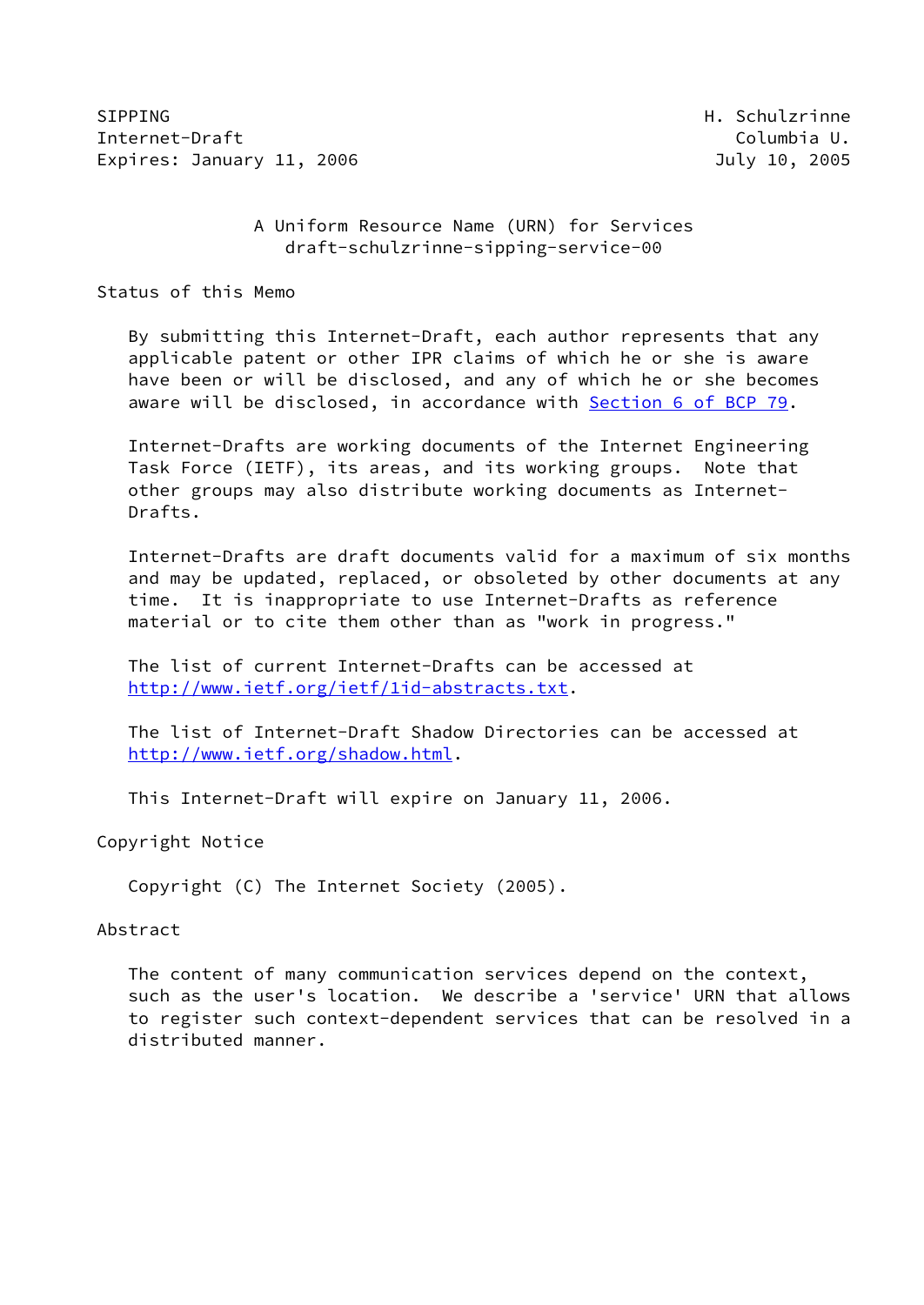| Internet-Draft                                   | Service URN |  |  |  |  |  |  |  | July 2005 |  |
|--------------------------------------------------|-------------|--|--|--|--|--|--|--|-----------|--|
| Table of Contents                                |             |  |  |  |  |  |  |  |           |  |
|                                                  |             |  |  |  |  |  |  |  |           |  |
| 2.                                               |             |  |  |  |  |  |  |  |           |  |
| 3.                                               |             |  |  |  |  |  |  |  |           |  |
| 4.                                               |             |  |  |  |  |  |  |  |           |  |
| 4.1 Normative References 5                       |             |  |  |  |  |  |  |  |           |  |
| 4.2 Informative References 6                     |             |  |  |  |  |  |  |  |           |  |
|                                                  |             |  |  |  |  |  |  |  |           |  |
| Α.                                               |             |  |  |  |  |  |  |  |           |  |
| Intellectual Property and Copyright Statements 7 |             |  |  |  |  |  |  |  |           |  |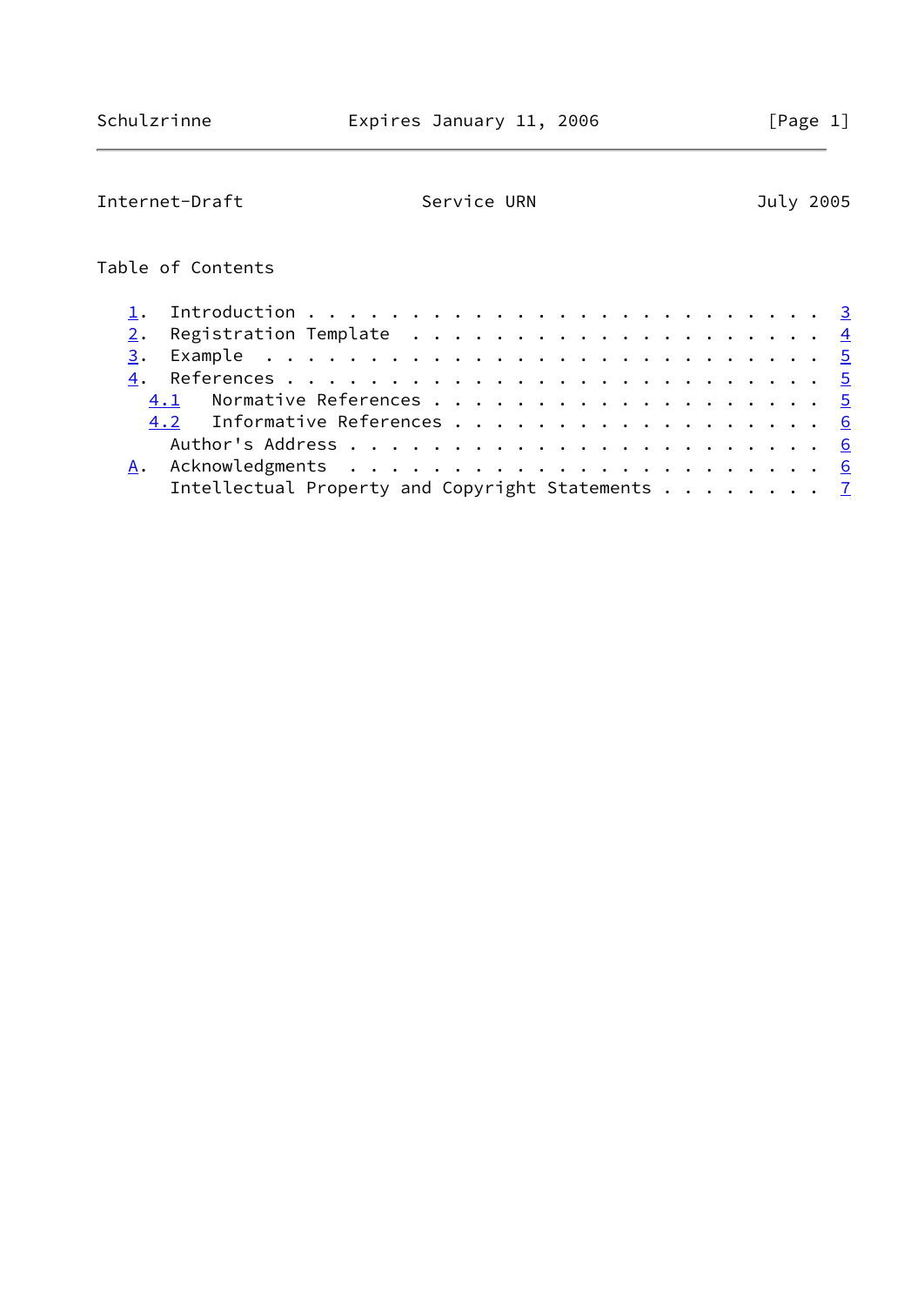Schulzrinne **Expires January 11, 2006** [Page 2]

<span id="page-2-1"></span>Internet-Draft Service URN July 2005

## <span id="page-2-0"></span>[1](#page-2-0). Introduction

 In existing telecommunications systems, there are many well-known communication and information services that are offered by loosely coordinated entities across a large geographic region, with well known identifiers. Some of the services are operated by governments or regulated monopolies, others by competing commercial enterprises. Examples include emergency services (reached by 911 in North America, 112 in Europe), telephone directory and repair services (411 and 611 in the United States and Canada), government information services (311 in some cities in the United States), lawyer referral services (1-800-LAWYER), car roadside assistance (automobile clubs) and pizza delivery services. Unfortunately, almost all of them are limited in scope to a single country or possibly a group of countries, such as those belonging to the North American Numbering Plan or the European Union. The same identifiers are often used for other purposes outside that region, making accessing such services difficult when users travel or use devices produced outside their home country.

 These services are characterized by long-term stability of user visible identifiers, decentralized administration of the underlying service and a well-defined resolution mechanism. (For example, there is no national coordination or call center for 911; rather, various local government organizations cooperate to provide this service, based on jurisdictions.)

 In this document, we propose a URN namespace that, together with resolution protocols beyond the scope of this document, allows to define such global, well-known services, while distributing the actual implementation across a large number of service-providing entities. While there are many ways to divide provision of such services, we focus on geography as a common way to delineate service regions. In addition, users can choose different directory providers that in turn manage how geographic locations are mapped to service providers.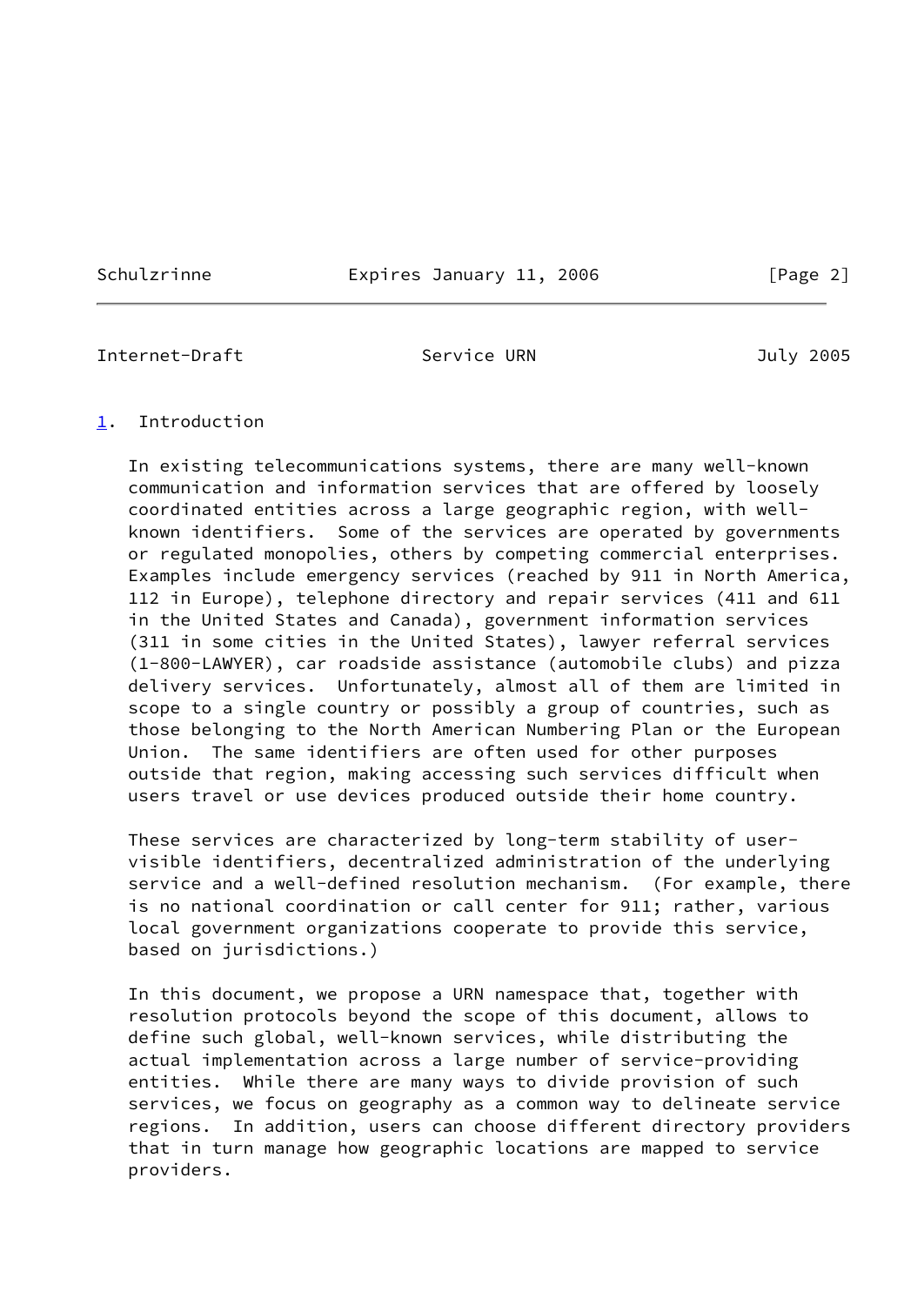Availability of such service identifiers simplifies end system configuration. For example, an IP phone could have a special set of short cuts or buttons that invoke emergency services, as it would not be practical to manually re-configure the device with local emergency contacts for each city or town a user visits with his or her mobile device. Also, such identifiers allow to delegate routing decisions to third parties and mark certain requests as having special characteristics while preventing these characteristics to be accidentally invoked on inappropriate requests.

 Existing technologies address the mapping of service identifiers to a service for a particular DNS domain (DNS SRV  $[4]$ , DNS NAPTR  $[5]$  $[5]$ ) or a

| Schulzrinne | Expires January 11, 2006 | [Page 3] |
|-------------|--------------------------|----------|
|             |                          |          |

<span id="page-3-1"></span>Internet-Draft Service URN July 2005

local area network (SLP  $\lceil 3 \rceil$ ).

The tel URI  $\lceil 7 \rceil$  allows to express service codes such as 911 by adding a context parameter, but does not address the problem of global validity.

LUMP  $[8]$  is a prototype resolution system for mapping URNs to URLs based on geographic location. However, it is anticipated that there will be several such systems.

<span id="page-3-0"></span>[2](#page-3-0). Registration Template

 Below, we include the registration template for the URN scheme according to RFC  $3406$  [[6\]](#page-5-7). Namespace ID: service Registration Information: Registration version: 1; registration date: 2005-07-10 Declared registrant of the namespace: TBD Declaration of syntactic structure: The URN consists of a hierarchical service identifier, with a sequence of labels separated by periods. The set of allowable characters is the same as that used for domain names. Any string of service labels can be used to request services that are either more generic or more specific. In other words, if a service 'x.y.z' exists, the URNs 'x' and 'x.y' are also valid service URNs. [?]

URN:service:<service-identifier>

Relevant ancillary documentation: None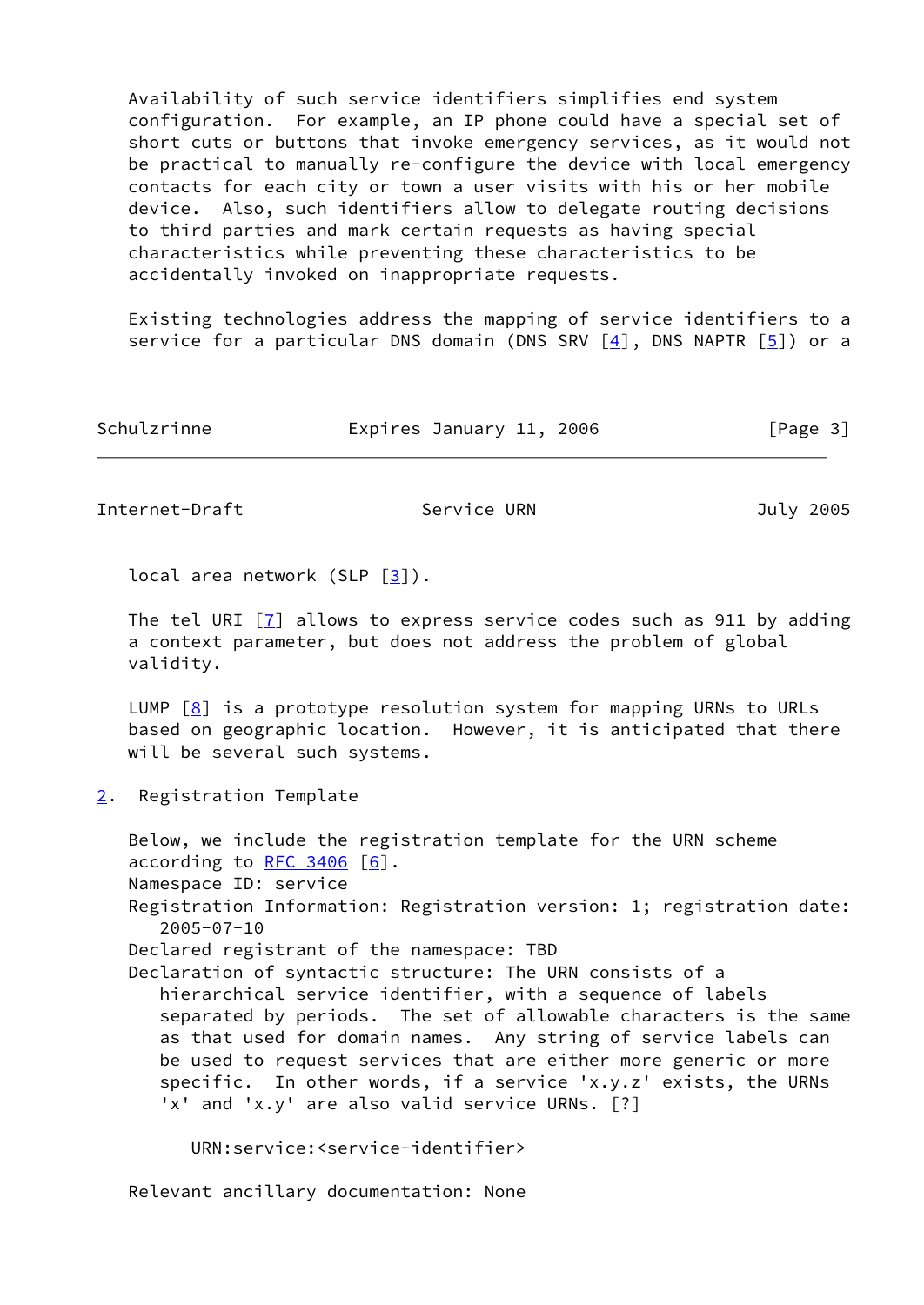- Identifier uniqueness considerations: 'service' URNs identify one logical service, recognized by human users as such. The service does not have to be provided by the same organization or to the same standards over time and space. Unlike for other URNs, the content of the service is by nature dynamic. While undesirable in many cases, two users making the same request for a service from the same place may not necessarily be directed to the same resource.
- Identifier persistence considerations: The 'service' URN for the same service is expected to be persisent, although there naturally cannot be a guarantee that a particular service will continue to be available globally or at all times.
- Process of identifier assignment: Details of the service assignment depend on the service and national regulations. In general, it is assumed that providers of services can register through a service mapping mechanism for a particular service in a particular geographic area. The provision of some services may be restricted by local or national regulations. (As a hypothetical example, providing emergency services may be restricted to government-

Schulzrinne Expires January 11, 2006 [Page 4]

<span id="page-4-1"></span>Internet-Draft Service URN July 2005

 authorized entities, which may limit the region where each entity can advertise its services.) The rules for each service are described in a service-specific document.

- Process for identifier resolution: 'service' identifiers are resolved by the TBD mapping protocol, an instance of a Resolution Discovery System (RDS) as described in  $RFC$  2276  $[2]$ . (In theory, there could be several such mapping protocols in concurrent use, as long as there are reasonable guarantees that all services are available in all mapping protocols.)
- Rules for Lexical Equivalence: 'service' identifiers are compared according to domain name comparison rules. The use of homographic identifiers is NOT RECOMMENDED.
- Conformance with URN Syntax: There are no special considerations. Validation mechanism: The RDS mechanism is also used to validate the
- existence of a resource. As noted, by its design, the availability of a resource may depend on where service is desired and there may not be service available in all or most locations. (For example, roadside assistance service is unlikely to be available on about 70% of the earth's surface.)

Scope: The scope for this URN is public and global.

<span id="page-4-0"></span>[3](#page-4-0). Example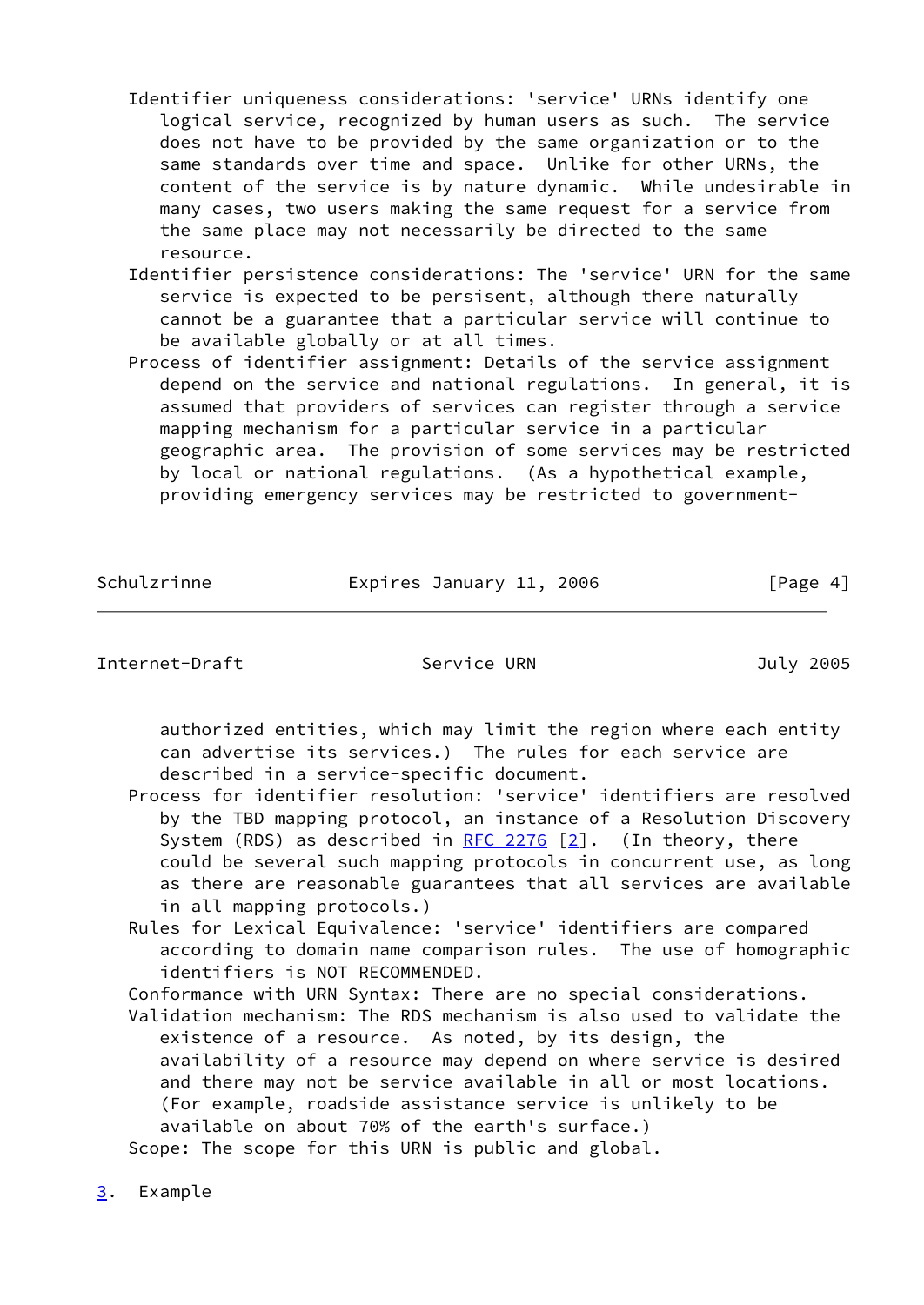For discussion and illustration purposes only, we include an example of a particular service. We choose emergency services as an example. A possible list of identifiers might include:

 urn:service:sos urn:service:sos.fire urn:service:sos.police urn:service:sos.marine urn:service:sos.mountain urn:service:sos.rescue urn:service:sos.poison urn:service:sos.suicide urn:service:sos.mental-health

<span id="page-5-0"></span>[4](#page-5-0). References

<span id="page-5-1"></span>[4.1](#page-5-1) Normative References

- [1] Bradner, S., "Key words for use in RFCs to Indicate Requirement Levels", [BCP 14](https://datatracker.ietf.org/doc/pdf/bcp14), [RFC 2119](https://datatracker.ietf.org/doc/pdf/rfc2119), March 1997.
- <span id="page-5-8"></span> [2] Sollins, K., "Architectural Principles of Uniform Resource Name Resolution", [RFC 2276](https://datatracker.ietf.org/doc/pdf/rfc2276), January 1998.

| Schulzrinne | Expires January 11, 2006 |  | [Page 5] |  |
|-------------|--------------------------|--|----------|--|
|             |                          |  |          |  |

<span id="page-5-3"></span>Internet-Draft Service URN July 2005

# <span id="page-5-2"></span>[4.2](#page-5-2) Informative References

- <span id="page-5-6"></span> [3] Guttman, E., Perkins, C., Veizades, J., and M. Day, "Service Location Protocol, Version 2", [RFC 2608,](https://datatracker.ietf.org/doc/pdf/rfc2608) June 1999.
- <span id="page-5-4"></span> [4] Gulbrandsen, A., Vixie, P., and L. Esibov, "A DNS RR for specifying the location of services (DNS SRV)", [RFC 2782](https://datatracker.ietf.org/doc/pdf/rfc2782), February 2000.
- <span id="page-5-5"></span> [5] Mealling, M. and R. Daniel, "The Naming Authority Pointer (NAPTR) DNS Resource Record", [RFC 2915,](https://datatracker.ietf.org/doc/pdf/rfc2915) September 2000.
- <span id="page-5-7"></span> [6] Daigle, L., van Gulik, D., Iannella, R., and P. Faltstrom, "Uniform Resource Names (URN) Namespace Definition Mechanisms", [BCP 66](https://datatracker.ietf.org/doc/pdf/bcp66), [RFC 3406](https://datatracker.ietf.org/doc/pdf/rfc3406), October 2002.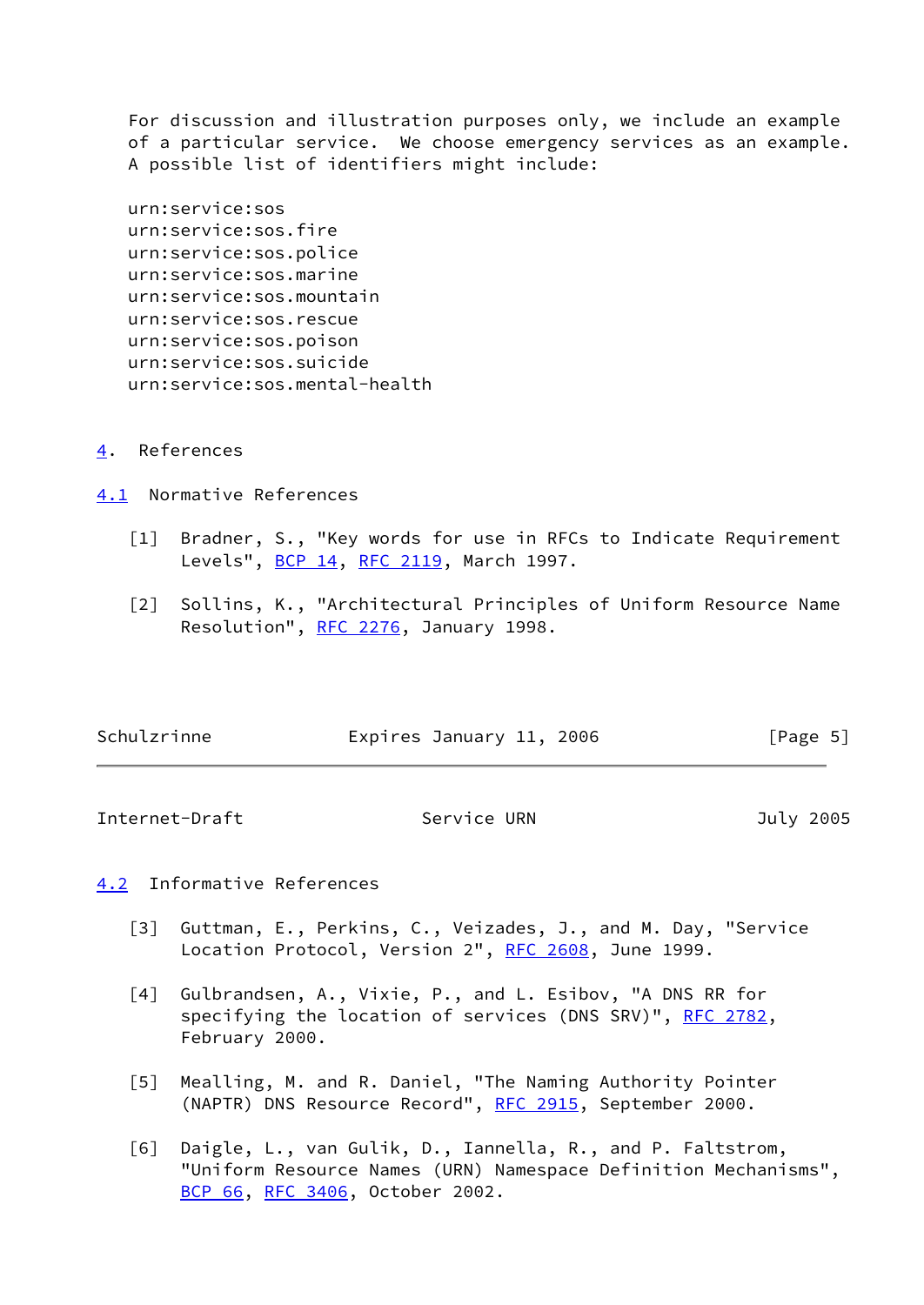- <span id="page-6-2"></span>[7] Schulzrinne, H., "The tel URI for Telephone Numbers", [RFC 3966,](https://datatracker.ietf.org/doc/pdf/rfc3966) December 2004.
- <span id="page-6-3"></span> [8] Schulzrinne, H., "Location-to-URL Mapping Protocol (LUMP)", [draft-schulzrinne-ecrit-lump-00](https://datatracker.ietf.org/doc/pdf/draft-schulzrinne-ecrit-lump-00) (work in progress), June 2005.

Author's Address

 Henning Schulzrinne Columbia University Department of Computer Science 450 Computer Science Building New York, NY 10027 US Phone: +1 212 939 7004

 Email: hgs+simple@cs.columbia.edu URI: <http://www.cs.columbia.edu>

### <span id="page-6-0"></span>[Appendix A.](#page-6-0) Acknowledgments

This document is based on discussions with Jonathan Rosenberg.

Schulzrinne Expires January 11, 2006 [Page 6]

<span id="page-6-1"></span>Internet-Draft Service URN July 2005

Intellectual Property Statement

 The IETF takes no position regarding the validity or scope of any Intellectual Property Rights or other rights that might be claimed to pertain to the implementation or use of the technology described in this document or the extent to which any license under such rights might or might not be available; nor does it represent that it has made any independent effort to identify any such rights. Information